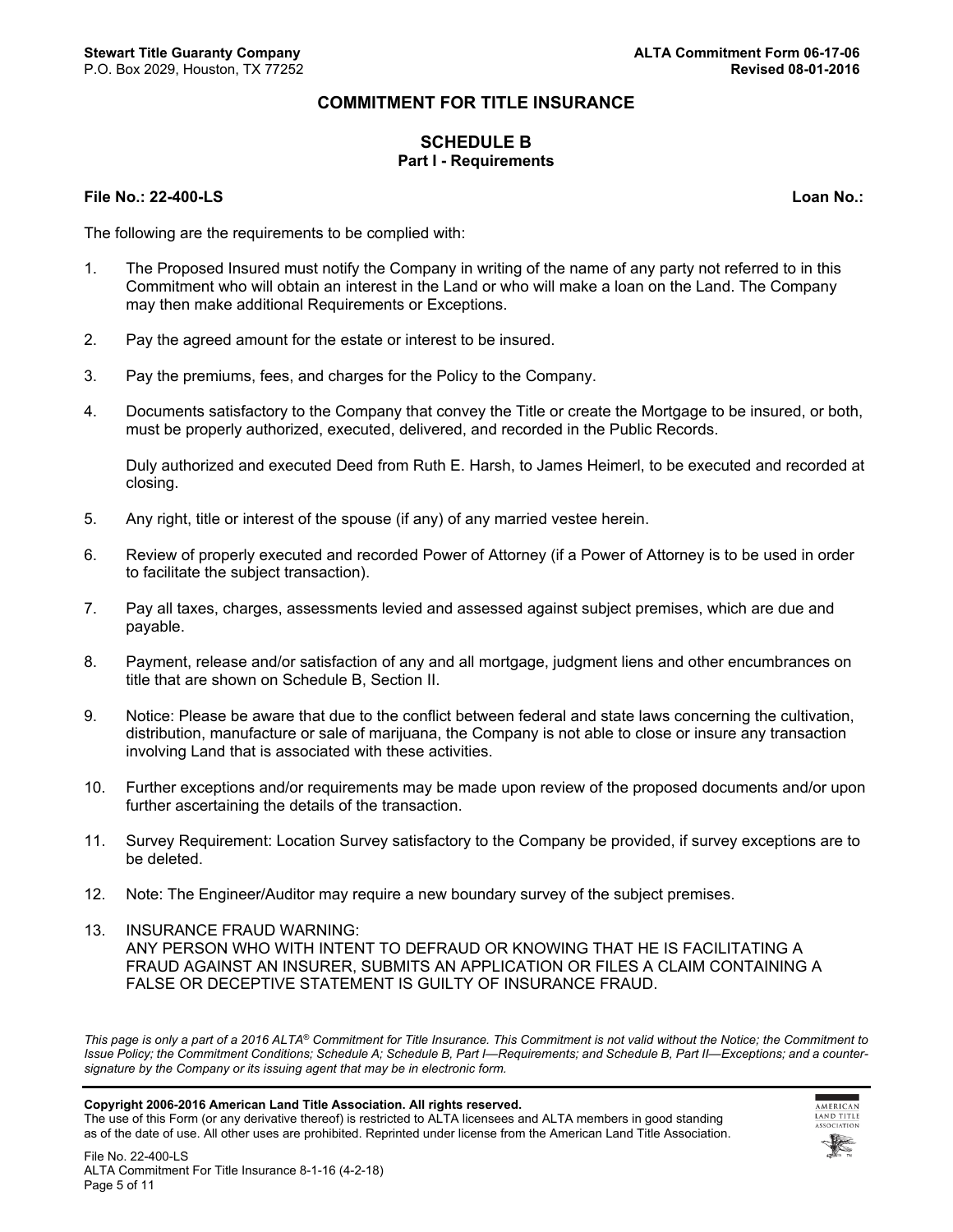- 14. Receipt of Owners/Sellers Standard Affidavit, relative to recent improvements, occupancy and matters of title, in a form acceptable to the Company.
- 15. If the Company has been requested to limit the exception for rights of tenants to rights of tenants, as tenants only, the exception will be limited as requested upon submission and review of copies of leases to confirm there are no rights of first refusal or options to purchase contained in any lease or upon submission of such other evidence satisfactory to the Company that there are no rights of first refusal or options to purchase in favor of any tenant.
- 16. ENGINEER'S APPROVAL:

(a). The insured legal description must be approved by the County/City Engineer's Office and attached to the instrument of conveyance, prior to closing and recording.

(b). Failure to attach the County/City Approved legal description to the instrument of conveyance, may create a substantial delay in recordings.

- 17. Affidavit from (To Be Determined), that the decedent Ruth E. Harsh, never received medical benefits from the State of Ohio or that any claim by the State of Ohio is satisfied.
- 18. Court Approval of Sale of said premises by the Delaware County, Ohio Probate Court, as to Ruth E. Harsh , Case No. 00206613PES.

NOTE: Company to determine terms and provisions of this case have been met and reserves the right to make further requirements, exceptions and/or deletion of requirements and exceptions upon such review.

- 19. Subject Premises is subject to current agricultural use valuation recoupment (CAUV). Please contact County Auditor for further detail.
- 20. No unreleased or open mortgage found of record in the County Recorder's Office; Owner's Affidavit Must So Specify.
- 21. Proper instruments creating the estate or interest to be insured must be executed and duly filed for record to wit:
	- (a). A properly executed deed from (To Be Determined), and spouse(s), if any, to James Heimerl.

*This page is only a part of a 2016 ALTA® Commitment for Title Insurance. This Commitment is not valid without the Notice; the Commitment to Issue Policy; the Commitment Conditions; Schedule A; Schedule B, Part I—Requirements; and Schedule B, Part II—Exceptions; and a countersignature by the Company or its issuing agent that may be in electronic form.*

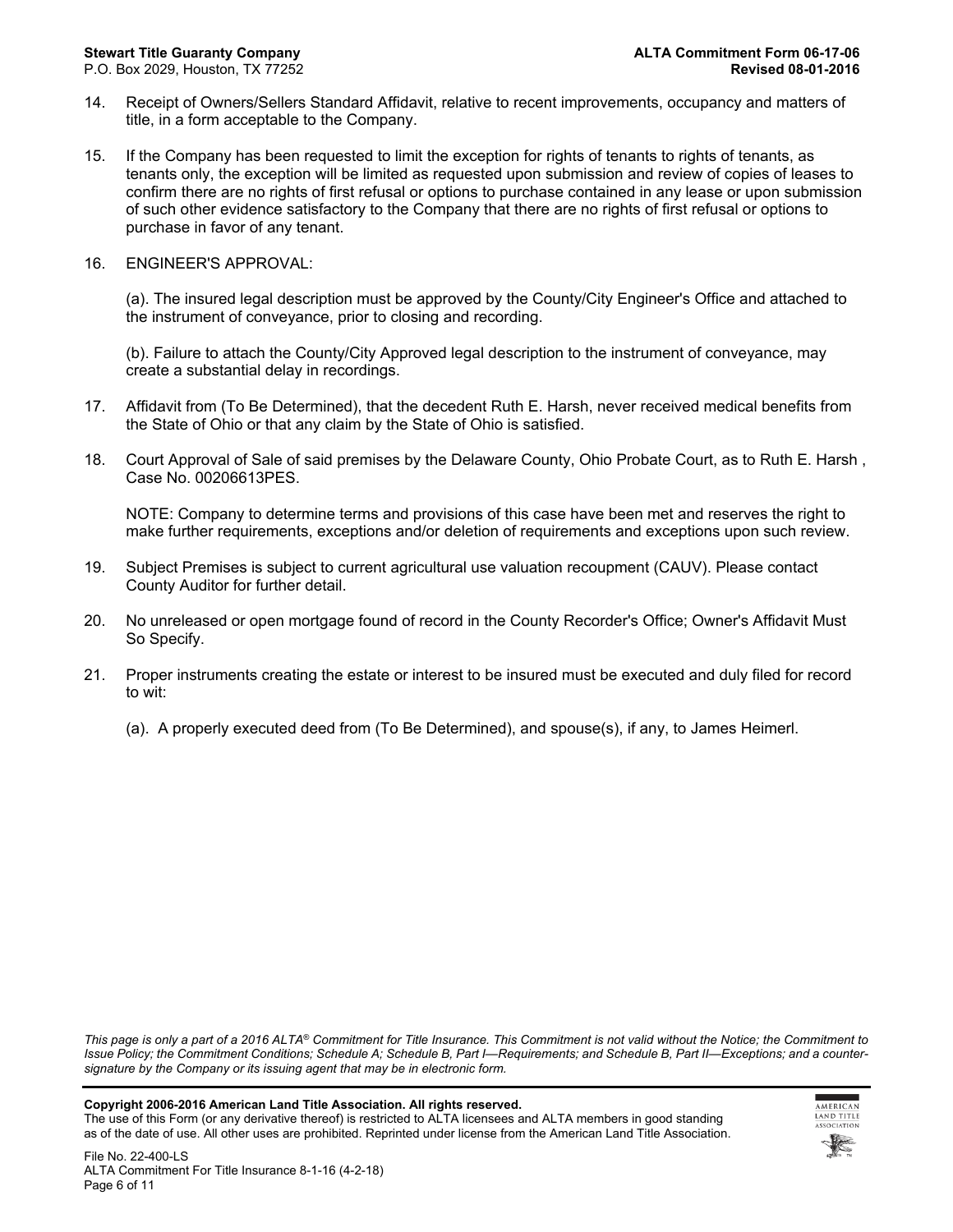## **COMMITMENT FOR TITLE INSURANCE**

### **SCHEDULE B Part II – Exceptions**

#### **File No.: 22-400-LS Loan No.:**

THIS COMMITMENT DOES NOT REPUBLISH ANY COVENANT, CONDITION, RESTRICTION, OR LIMITATION CONTAINED IN ANY DOCUMENT REFERRED TO IN THIS COMMITMENT TO THE EXTENT THAT THE SPECIFIC COVENANT, CONDITION, RESTRICTION, OR LIMITATION VIOLATES STATE OR FEDERAL LAW BASED ON RACE, COLOR, RELIGION, SEX, SEXUAL ORIENTATION, GENDER IDENTITY, HANDICAP, FAMILIAL STATUS, OR NATIONAL ORIGIN.

The Policy will not insure against loss or damage resulting from the terms and provisions of any lease or easement identified in Schedule A, and will include the following Exceptions unless cleared to the satisfaction of the Company:

- 1. Any defect, lien, encumbrance, adverse claim, or other matter that appears for the first time in the Public Records or is created, attached, or is disclosed between the Commitment Date and the date on which all of the Schedule B, Part I — Requirements are met.
- 2. Any facts, rights, interests, or claims that are not shown in the public records but that could be ascertained by an inspection of the land or by making inquiry of persons in possession of the land.
- 3. Any encroachment, encumbrance, violation, or adverse circumstance affecting the title including discrepancies, conflicts in boundary lines, shortage area, or any other facts that would be disclosed by an accurate and complete land survey of the land, and that are not shown in the public records.
- 4. Any lien, or right to a lien, for services, labor or material theretofore or hereafter furnished, imposed by law and not shown in the public records.
- 5. Rights of parties in possession of all or any part of the premises, including, but not limited to, easements, claims of easements or encumbrances that are not shown in the public records.
- 6. The lien of real estate taxes or assessments imposed on the title by a governmental authority that are not shown as existing liens in the records of any taxing authority that levies taxes or assessments on real property or in the public records.
- 7. Oil, gas, coal and other mineral interests together with the rights appurtenant thereto whether crested by deed, lease, grant, reservation, severance or exception.
- 8. Minerals of whatsoever kind, subsurface and surface substances, including but not limited to coal, lignite, oil, gas, uranium, clay, rock, sand and gravel in, on, under and that may be produced from the Land, together with all rights, privileges, and immunities relating thereto, whether or not appearing in the Public Records or listed in Schedule B. The Company makes no representation as to the present ownership of any such interests. There may be leases, grants, exceptions or reservations of interests that are not listed.
- 9. Additions and Abatements, if any, which may hereafter be made by legally constituted authorities on account of error, omissions or changes in the valuation.

*This page is only a part of a 2016 ALTA® Commitment for Title Insurance. This Commitment is not valid without the Notice; the Commitment to Issue Policy; the Commitment Conditions; Schedule A; Schedule B, Part I—Requirements; and Schedule B, Part II—Exceptions; and a countersignature by the Company or its issuing agent that may be in electronic form.*

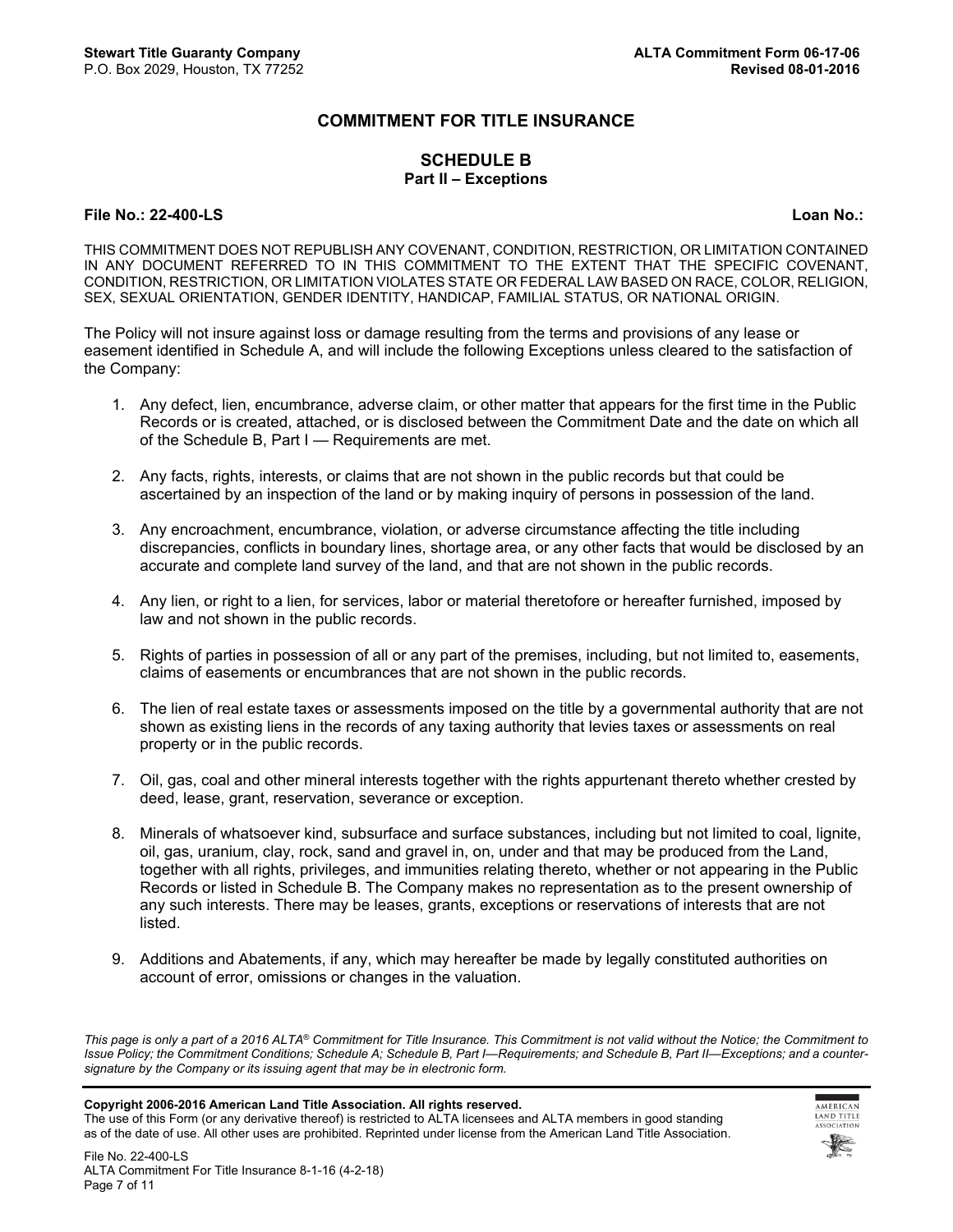- 10. Future special assessments on the tax duplicate occasioned by past due water bills, sewer bills, weed cutting charges, property clean-up and building maintenance charges assessed by the City or County. The Company assumes no responsibility for ascertaining the status of these charges. The purchaser/insured is cautioned to obtain the current status of these charges.
- 11. The acreage/square footage indicated in the legal description is solely for the purpose of identifying the land. This commitmenUpolicy does not insure acreage or the exact quantity of land set forth in the legal description recited in Schedule A.
- 12. Homeowner Association Dues (if applicable): Failure to pay any Homeowners' Association dues required by the restrictive covenants set forth herein may result in a lien on the insured premises. The Company assumes no responsibility for ascertaining the status of these charges. The purchaser/insured is cautioned to obtain the current status of these charges.
- 13. Claims or liens for dues, any type of assessments or other charges of whatever nature, charged or levied by any condominium or residents organization or association, against the premises or common areas.
- 14. Rights of tenants, if any, under any unrecorded leases.
- 15. No liability is assumed by the Company for ascertaining the status of Utility Charges, and the insured is cautioned to obtain the current status of these payments.
- 16. The Company does not represent that any acreage or square footage calculations are correct and does not insure nor guarantee the reference to the land herein described. Reference to acreage or square footage is for identification purposes only.
- 17. Any rights, title, interest or claim thereof to that portion of the land taken, used or granted for streets, roads or highways.
- 18. Subject Premises is subject to current agricultural use valuation recoupment (CAUV).
- 19. Taxes and assessments for the year 2022 and subsequent years, which are not yet due and payable.

2021 Tax Duplicate for Parcel Number 620-460-01-113-000;

The first installment tax in the amount of \$3,536.25, including current assessments, if any, is Paid. The second installment tax in the amount of \$3,536.25, including current assessments, if any, is Paid.

Assessed Values:

Land: \$117,000.00 Building: \$36,540.00 Total: \$153,540.00 CAUV: \$334,280.00

Taxes and Assessments for subsequent years are undetermined, and a lien, not yet due or payable.

Delinquent utility charges, weed cutting, and waste removal charges may become a lien on the subject real estate. No liability is assumed by the company for ascertaining the status of these charges. The proposed insured is cautioned to obtain the current status of these payments.

Taxes or assessments approved, levied, or enacted by the State, County, Municipality, Township or similar taxing authority, but not yet certified to the tax duplicate of the county in which the land is situated, including but not limited to any retroactive increases in taxes or assessments resulting from any retroactive increase in the valuation of the land by the State, County, Municipality, Township, or other

*This page is only a part of a 2016 ALTA® Commitment for Title Insurance. This Commitment is not valid without the Notice; the Commitment to Issue Policy; the Commitment Conditions; Schedule A; Schedule B, Part I—Requirements; and Schedule B, Part II—Exceptions; and a countersignature by the Company or its issuing agent that may be in electronic form.*

#### **Copyright 2006-2016 American Land Title Association. All rights reserved.**

The use of this Form (or any derivative thereof) is restricted to ALTA licensees and ALTA members in good standing as of the date of use. All other uses are prohibited. Reprinted under license from the American Land Title Association.

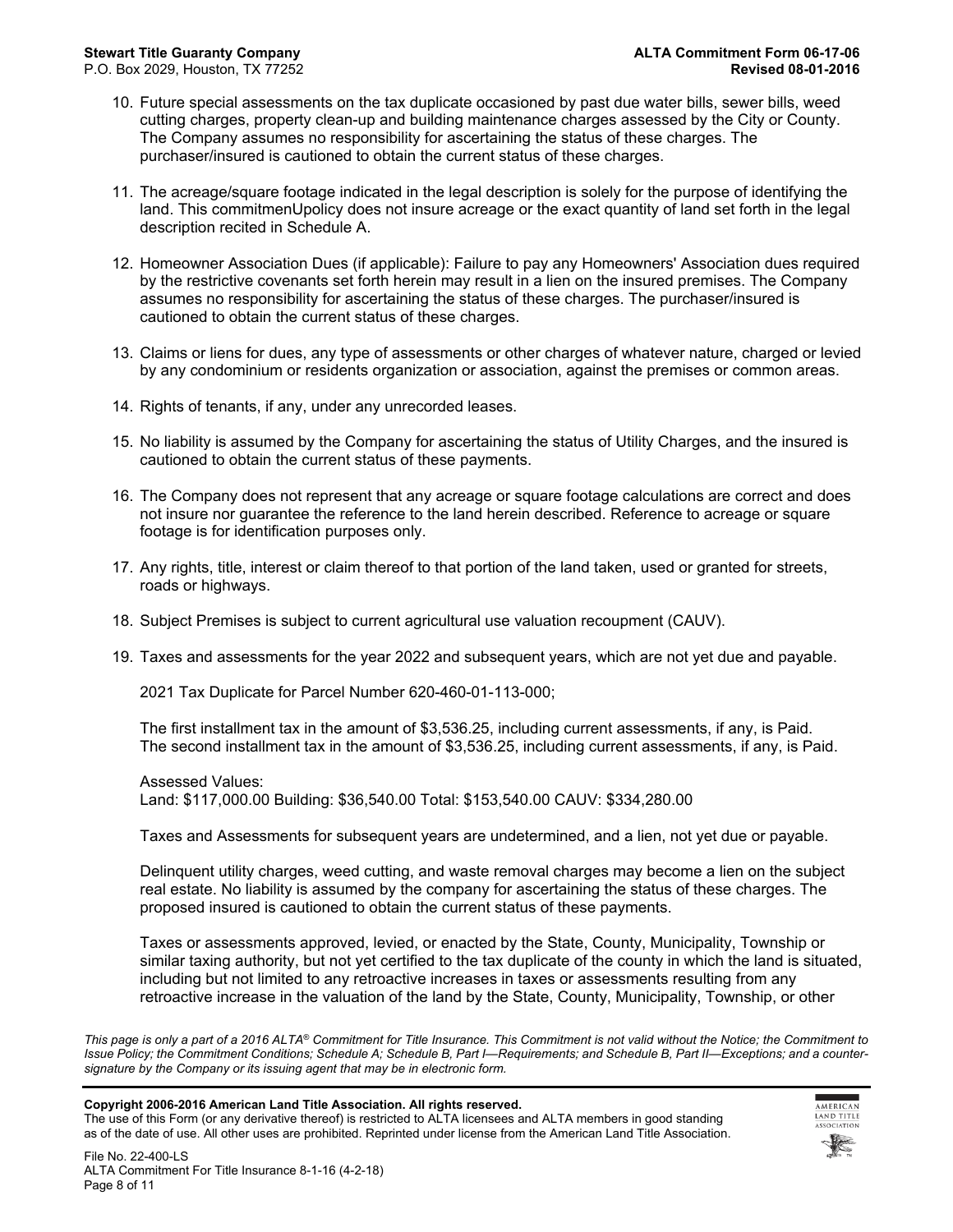taxing authority.

Said premises are liable for an assessment for 11-008 Adams Joint City Ditch, of which \$297.19 has been included with the taxes for the first installment of the year 2021.

Said premises are liable for an assessment for 11-008 Adams Joint City Ditch, of which \$297.19 has been included with the taxes for the second installment of the year 2021.

NOTE: A search for uncertified special tax assessments has not been performed.

20. Estate of Ruth E. Harsh, filed on December 5, 2006, in Case No. 00206613PES, in the Probate Court of Delaware County, OH.

NOTE: Company to determine terms and provisions of this case have been met and reserves the right to make further requirements, exceptions and/or deletion of requirements and exceptions upon such review.

- 21. The search did not disclose any open mortgages of record, therefore the Company reserves the right to require further evidence to confirm that the property is unencumbered, and further reserves the right to make additional requirements or add additional items or exceptions upon receipt of the requested evidence.
- 22. 24 MONTH CHAIN OF TITLE:

Quit Claim Deed from Ruth E. Harsh, Trustee of the John C. Harsh and Ruth E. Harsh Trust, created on October 28, 1994 to Ruth E. Harsh, recorded April 17, 2001, as Book 87 Page 992 in the office of the Recorder of Delaware County, Ohio.

*This page is only a part of a 2016 ALTA® Commitment for Title Insurance. This Commitment is not valid without the Notice; the Commitment to Issue Policy; the Commitment Conditions; Schedule A; Schedule B, Part I—Requirements; and Schedule B, Part II—Exceptions; and a countersignature by the Company or its issuing agent that may be in electronic form.*

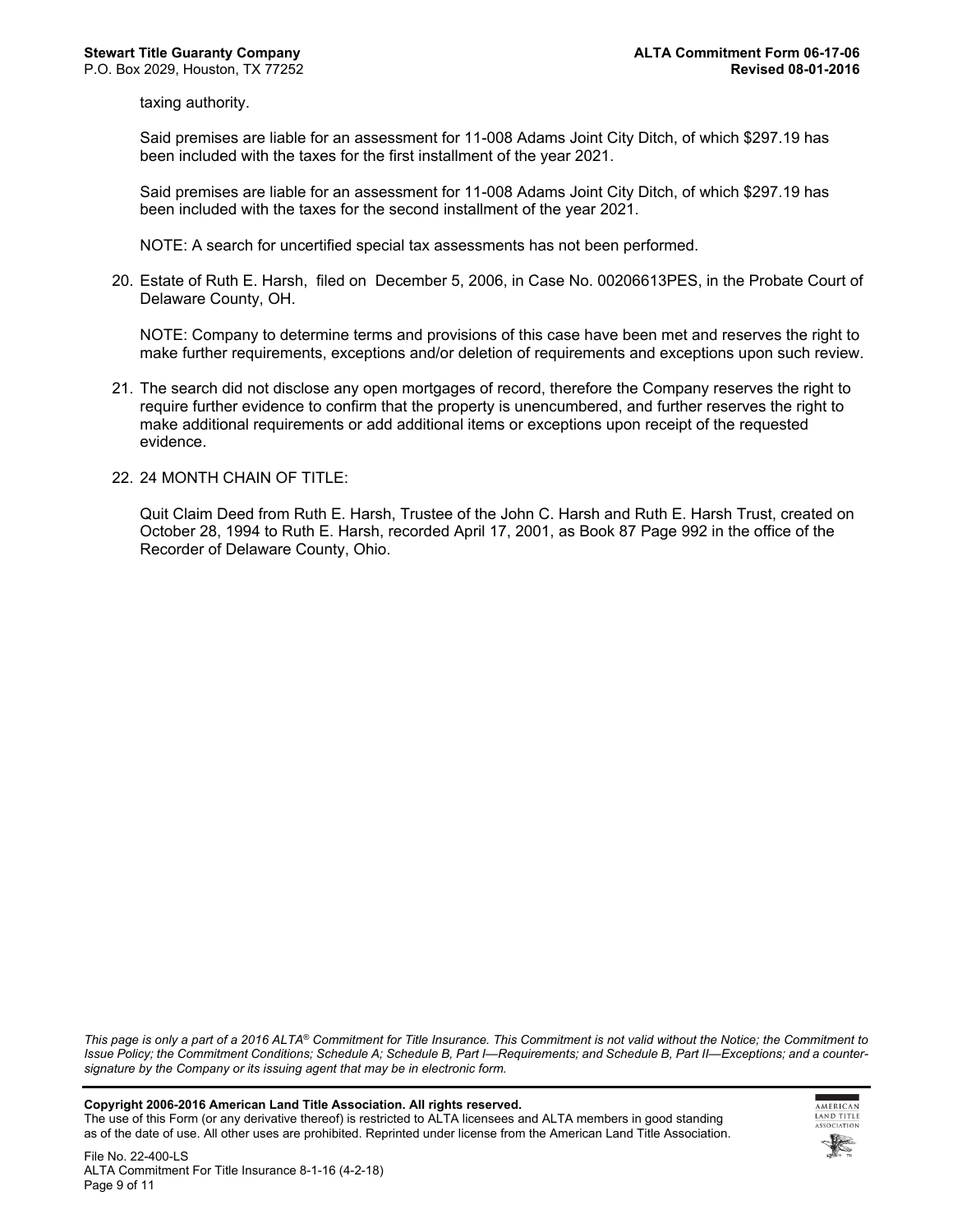# **Exhibit A**

#### **File No.: 22-400-LS Loan No.:**

Situated in the County of Delaware, in the State of Ohio and in the Township of Radnor and bounded and described as follows:

Beginning those parts of Lots 8 and 9 in Section 4, Township 6, in Range 20 of the U.S.M. Lands bounded and described as follows:

Beginning at a post on the Section and Range line 89.445 poles South of the Northeast corner of said Section; thence North 89° 40' West along the South line of land formerly belonging to Lewis Hadley, 178.89 poles to a stone on a post; thence North 1.885 poles to the South line of Lot No. 10; thence West, along the South line of Lot 10, 78 poles to the corner of said Lots 9 and 10 in the first tier and the corner of Lots 9 and 10 in the second tier; thence South, along the line between the first and second tier of Lots 80.17 poles to the S.W. corner of said Lot 9 ; thence East, along said South line, 78.36 poles to the West line of a former Two Hundred acre tract of land formerly belonging to Lucas Sullivant; thence South 7.5 poles to the S. W. corner of said 200 acre tract; thence East, along the South line of said Two Hundred acre tract, 46.48 poles, thence South 74.75 poles to the South line of said Lot 8; thence East along the South line of said Lot 8, 131.82 poles to the S.E. corner of said Lot in the Section and Range line; thence North, on said line, 164.20 poles to the place of beginning, containing 201.65 acres of land.

Subject to all legal highways and easements of record.

*This page is only a part of a 2016 ALTA® Commitment for Title Insurance. This Commitment is not valid without the Notice; the Commitment to Issue Policy; the Commitment Conditions; Schedule A; Schedule B, Part I—Requirements; and Schedule B, Part II—Exceptions; and a countersignature by the Company or its issuing agent that may be in electronic form.*